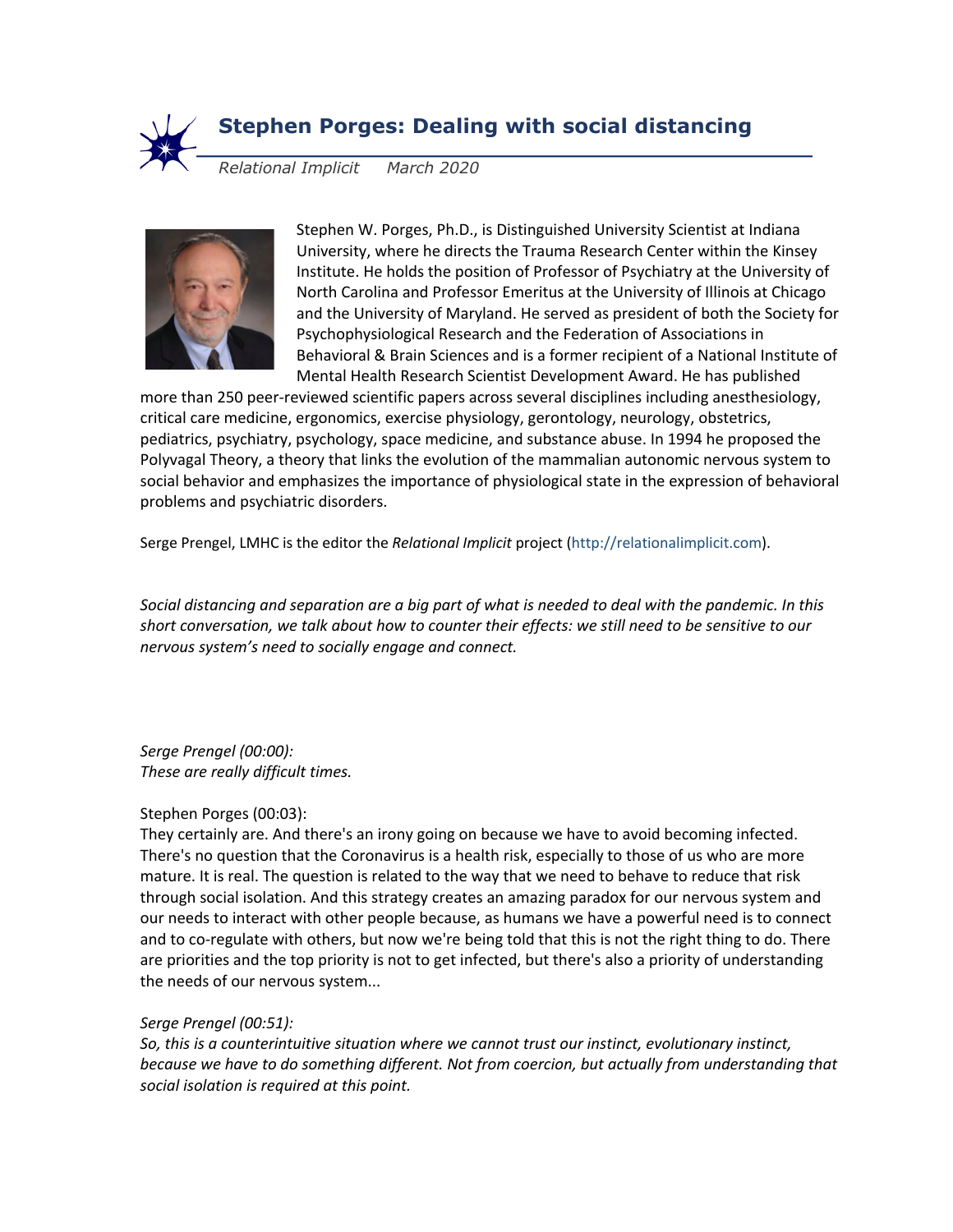# Stephen Porges (01:08):

I think that is a really concise way of explaining the paradox through which our nervous system is trying to navigate. And that is, we need to socially isolate. However, our nervous system says, Hey, that's not the way we evolved, not the way we need to be. We need to co-regulate, so we need to be smart.

#### (01:31):

Now we need to know what the true priorities are. And the top priority of course, is to stay alive. But how can we mitigate that nervous system's demand, request, and passion, to connect? And we have to find ways to connect! We have to do that through telephone and through video chat. They are really reasonably good, and email is okay, but the value of hearing someone's voice or seeing someone's face is a powerful reassuring cue of safety to our nervous system. So we have to reach out. It's been remarkable over the past few days, because the world turned from a social to an isolated world within in a week.

#### (02:09):

A week ago, I was in New York city, it was elbow to elbow. I was talking at a crowded conference. And my comment was, I'll give people hugs. I'll shake their hands this month, but next month I will do something different. And within a few days, the world changed. And we realized that it wasn't a fear of a virus that was really distal in time. It was here. We need to really take care of ourselves and to really monitor our bodies' need to connect, to give others a hug, to smile, to be reassuring, to touch them on their shoulders or on their hands, to let them know that we're here to support them and be with them. What I've noticed over the past few days is my very close friends have reached out through video conferencing, through phone calls, just to connect. It's really a beautiful moment when people are reaching out to say, I'm here. How are you? What can I do for you?

#### *Serge Prengel (03:14):*

*Yeah. So, we don't kill that impulse to connect . We channel it, and savor it as we find ways to do it through voice and sight - - phone and videoconferencing.*

# Stephen Porges (03:34):

Yes. We modify because we are a relatively intelligent species (at times we are not so sure about that). We are reading our bodily feelings. And our bodily feelings want to be held, want to be embraced, want to be safe with the people whom we trust. That's basically a neural circuit that's reaching out. We're really saying to that neural circuit: We can't do that now. (03:59):

If we don't engage people for a period of time, we go into another state. That is, we become marginalized and we start to become too isolated. And this is really very, very bad for our nervous system. And our body will react to that with a bias of negativity. This is the other issue. As we separate, the notions of being overly concerned, or neurotic, or paranoid about the situation will increase because we are not getting sufficient opportunities to co-regulate. (04:32):

So, being smart, we need to reach out and use the tools that we have. The internet is a useful tool. Through videoconferencing, we can talk, we can hear each other's voices and we can feel connected. Again, it's not equivalent to being in the room with a person, but it's a lot better than not having any contact.

*Serge Prengel (04:54):*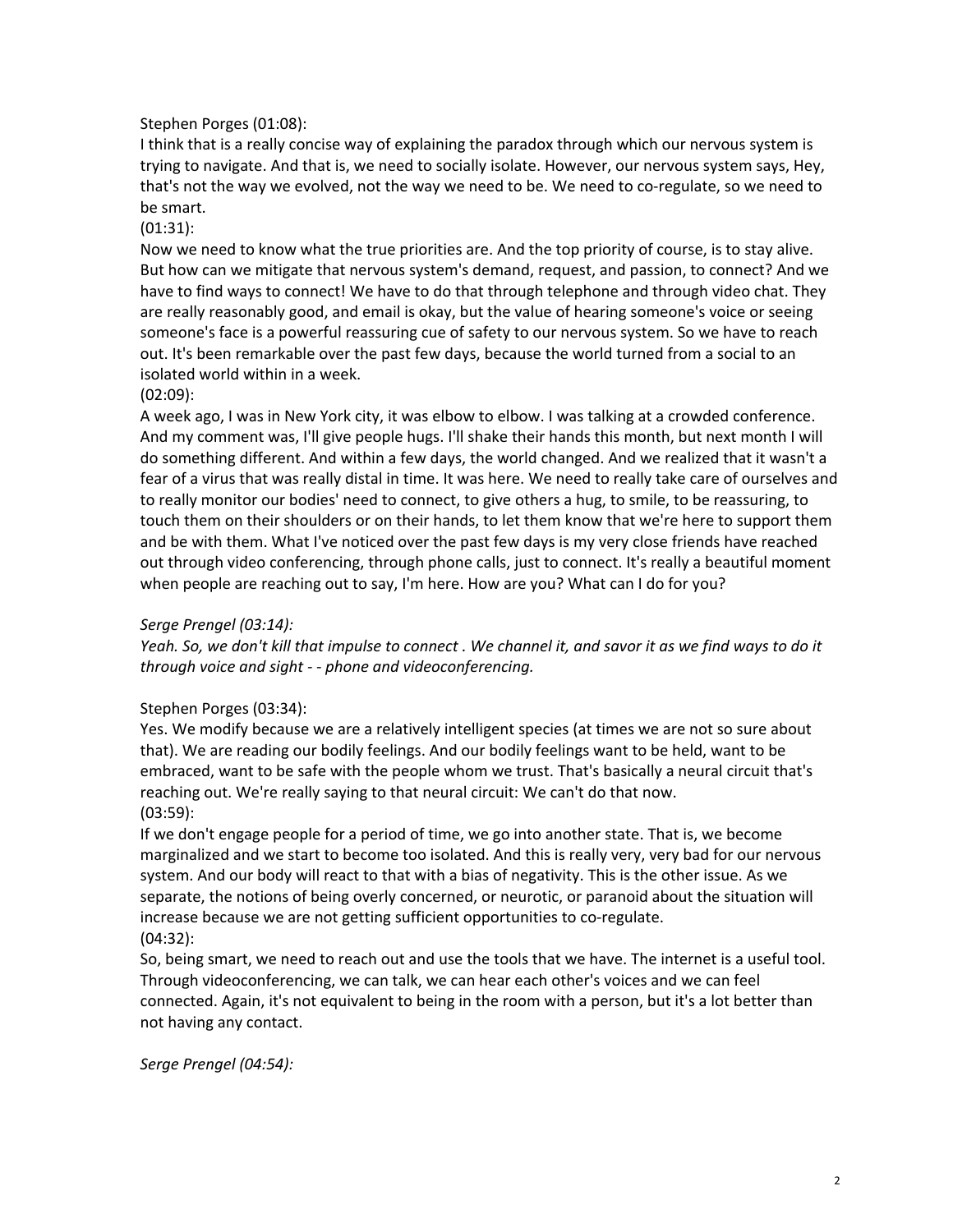*Then, when we connect, when we communicate this way, there is an intentionality that the communication is not just about the content. The communication is about co-regulating. It Is about that sense of connection that we crave.*

#### Stephen Porges (05:15):

Absolutely. Because it's not the words, it's the intentionality of feelings that we're communicating with each other. We're creating a capacity co-regulate each other's physiological and emotional and behavioral state. As we co-regulate each other, we feel safer in the space and time that we're in. We become more generous to others, more welcoming and more accessible. (05:41):

As we isolate, the separated bodies and nervous systems, become more defensive. The nervous system literally supports these feelings of isolation and defensiveness. So we have to be smart. We have to retailor or reframe what isolation is. In this situation. It's a defense, but we don't want it to blend or bleed into becoming defensive of our interactions with others. And so we need to really reach out and use the tools that are available to us and engage others. Use our voices, use our facial expressions, with video chatting.

(06:22):

It's a lot better than texting. The issue of texting and email is that you're stripping the voice and the face from the words. Our nervous systems evolved to detect the intonation. I's only through long a long period of evolution that our nervous system was able to create language, to create syntax and to extract meaning from symbols. So we want to relate to each other on a very... almost a primitive level. And that is facial expressivity and intonation of voice. We have the telephone for the voice and we have video chatting for voice and facial expressions.

# *Serge Prengel (07:01):*

*And so, maybe, we can even go one step further than simply chatting on the phone or videoconferencing. As we are in communication, we consciously pay attention to what's happening in our body. And communicate with each other that what we're doing is not just exchanging content, exchanging news, but the process of co-regulating itself. For instance, as we talk, I am feeling my energy coming down a bit. I'm feeling more settling, a sense of settling and grounding...*

# Stephen Porges (07:44):

You're feeling connectedness. And what you're really emphasizing is that it's not a show-and-tell. It's a co-regulation. And we have terms that we use: mirroring, attuning, or synchrony. But really it's all about co-regulating. And what you were emphasizing was to acknowledge one's own feelings. I would go a step further. That is, to monitor and acknowledge the feelings of the one that you're talking to. So you're reaching literally into their sphere, their consciousness, their nervous system. And you're really saying: I'm present. I'm here with you.

#### *Serge Prengel (08:23):*

*Yeah. So that's a very good step. We're talking about reaching out. Reaching in and reaching out. Reaching inside, reaching out to the other person. Monitoring myself, monitoring each other. Having a sense of this is what connection is about. This is what we're experiencing as we're connecting.*

#### Stephen Porges (08:44):

Yes. I think that's a very good summary of the message.

*Serge Prengel (08:49):*